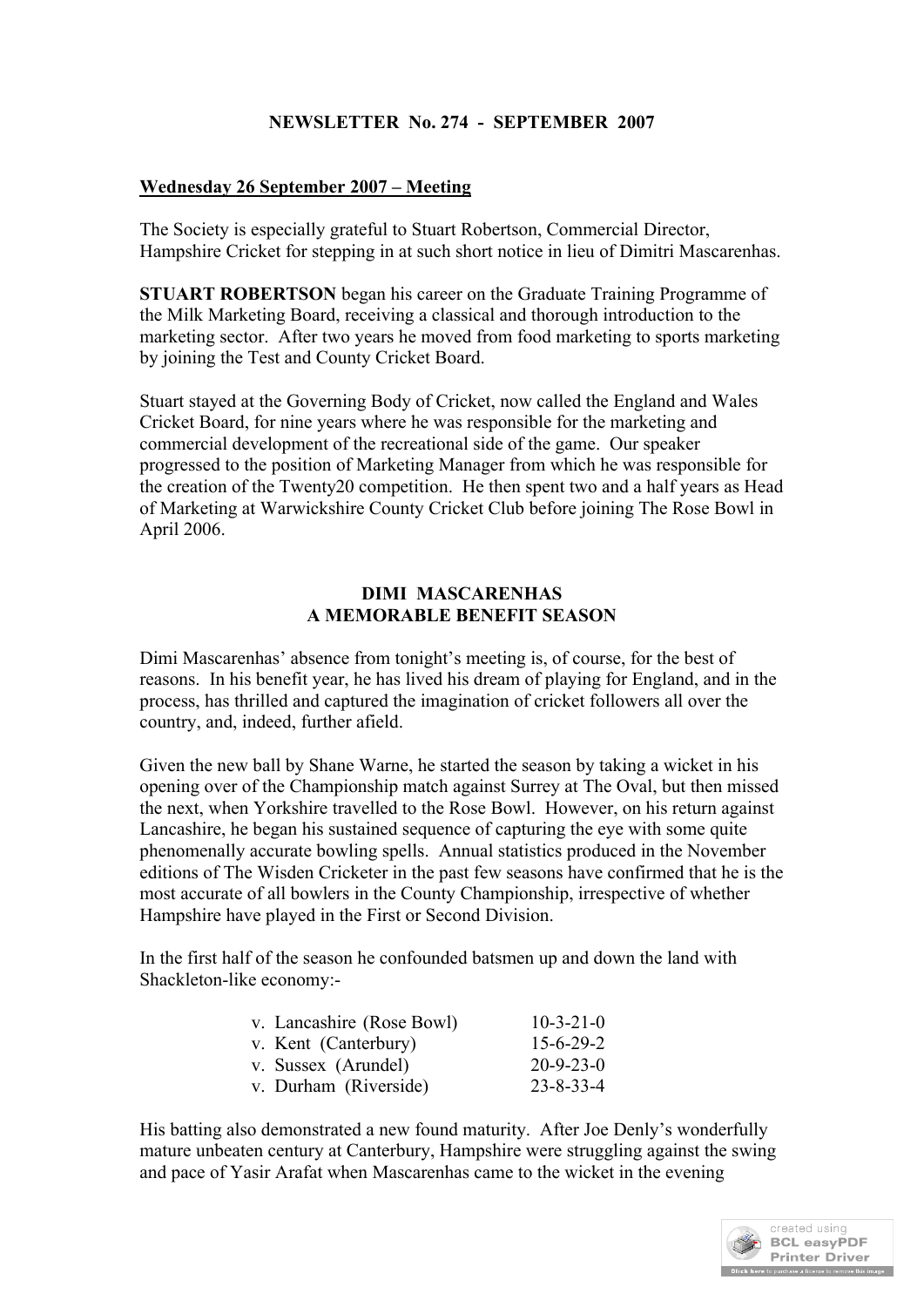sunshine with the score on 83 for 5, in response to Kent's 199. Almost unbelievably for such an exciting strokemaker who revels in putting bat to ball, Dimi took over half an hour to get off the mark. Continuing to play responsibly he was unbeaten on 14 at close of play. The next morning, he threw off his self-imposed shackles to reach 90 off only 146 balls before falling leg before to Arafat. Tom Burrows (35), in his second Canterbury appearance, sensibly played second fiddle as the pair added 103 for the seventh wicket. Dimi was one of the few Hampshire batsmen to bat with any freedom against the County's nemesis, Mushtaq Ahmed, at Arundel, before enjoying a fine match double of 34 (second top score) and 60 off Durham at the Rose Bowl.

He has long been regarded in the County as one of the best "finishers" in the one-day game – an asset that was to achieve almost iconic status a few weeks later. He put his unique skills to good effect as Hampshire chased down a victory target of 331 against Warwickshire at The Rose Bowl. In company with Michael Carberry (192 not out), who played the innings of his life, the pair added 32 off the final four overs to see their side home, with five wickets to spare, in the final over.

In the meantime, Dimitri Mascarenhas had been selected to play for England in the Twenty20 matches against the West Indies. Prior to that selection, he had bowled economically and batted explosively for the County in one-day matches. Many in Hampshire felt his recognition was long overdue, a view hardened by England's woeful performances in the World Cup in the West Indies. Shane Warne had long championed his inclusion in his column in "The Times" commenting that he would "freshen things up". In the absence of Andrew Flintoff, he showed sufficient promise to be retained for the ensuing Nat. West series. He had caught and fielded splendidly but, in return, had suffered more than most from dropped catches and fielding lapses.

In the longer, 50 over, version of the game, he was England's most economical bowler at Edgbaston and Trent Bridge, though failed to take a wicket, and never got going with the bat.

However, he was retained for the 7 – match Nat. West series against India. In an interview in the Rose Bowl programme for the first match he stated that he felt like the new boy but wanted another opportunity to prove his worth.

He also commented on the intensity of both the training sessions and the matches themselves, and that the mental and physical effort was at a level that he had not previously experienced.

He missed two matches because of a hand injury, but made telling contributions in four of the five matches in which he played. At the Rose Bowl, as the great Rahul Dravid and the ultra-aggressive Mahendra Singh Dhoni were attempting to rebuild the innings after early strikes by James Anderson, Mascarenhas bowled an unchanged 10 over spell, conceding only 28 runs. He was also rewarded with the wicket of Dravid. Both the latter and Dhoni were attempting to keep the scoreboard ticking over but Mascarenhas made life extremely difficult for them with subtle changes of pace. He had won the mind game.

When he returned to the side at Bristol, England were struggling after Indian pyrotechnics, sparked by a refulgent Sachin Tendulkar. The Hampshire all-rounder

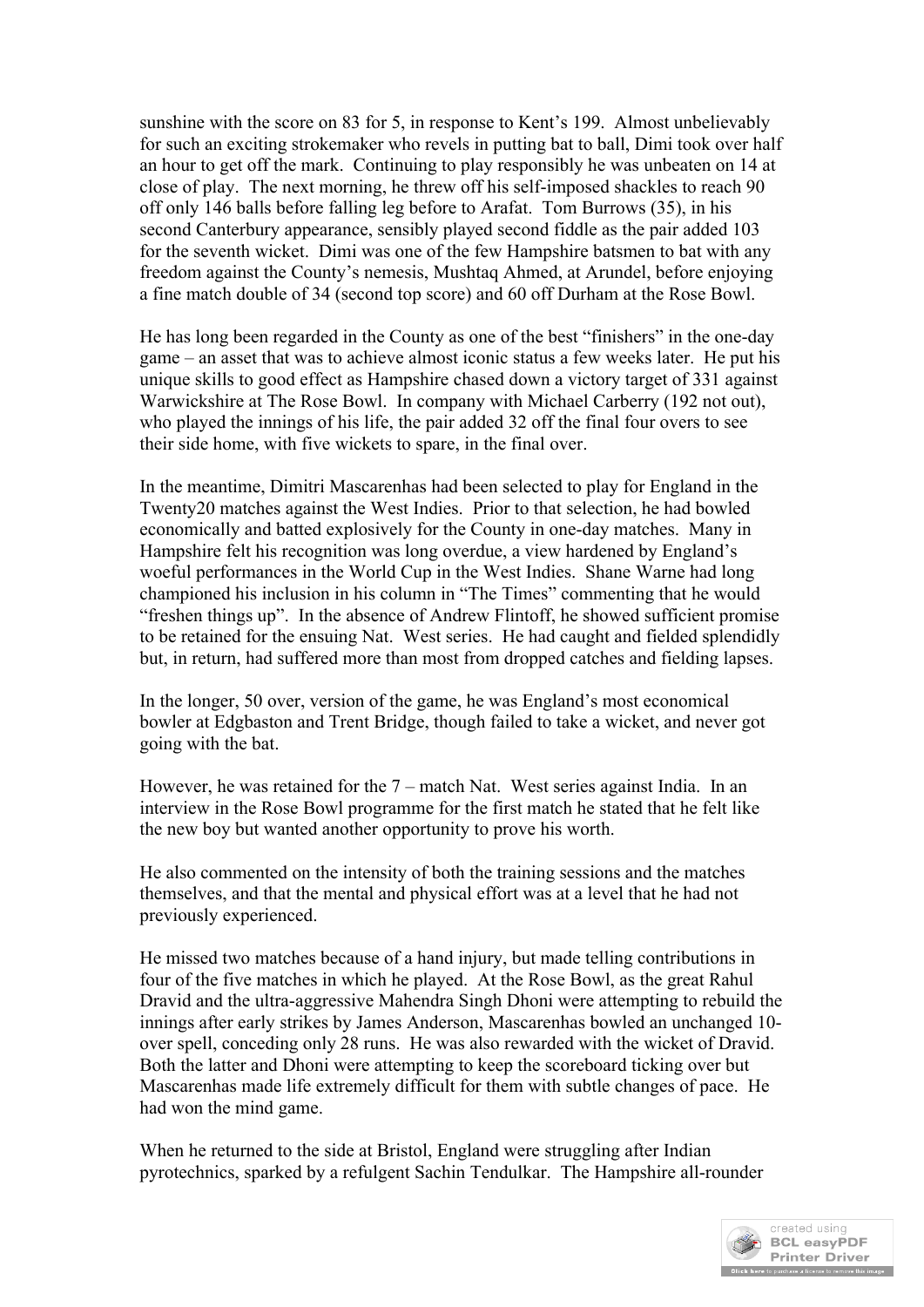produced a few fireworks of his own as he hammered 52 off only 36 balls; the innings included five sixes. If he had stayed for another few balls England would have undoubtedly won the match.

Strangely omitted at Headingley, he sealed his reputation as a "finisher" in an astonishing display in his next match at The Oval. On a good batting wicket England were still some way off a competitive total as they entered the last over, bowled by left-arm spinner, Yuvraj Singh. In quite astonishingly fearless, calculated manner he proceeded to hit the final five balls of the innings for six. All were straight in the arc between deep mid-wicket and long-off. Each shot was cheered ever louder and he walked off the ground to tumultuous applause, the crowd having recognised that he had given England a winning opportunity. Though he took two for 55 off his full allocation, India romped home memorably in the last over. However, Hampshire's beneficiary had come of age as an international cricketer, and in the most spectacular fashion.

He was not required to bat in the final match at Lord's, largely because he had made such a match-winning contribution with the ball. After Anderson and Flintoff had made early inroads, Mascarenhas tightened the screw by taking 3 for 23 off his full ten overs. His figures would have been even better if a snick had not just eluded Paul Collingwood, standing wide at slip, in his final over.

By the end of the summer, Dimitri Mascarenhas was an integral part of the England one-day side. Though not originally picked for the Twenty20 World Cup in South Africa he received a late call-up as a succession of England players fell by the wayside through injury. The short boundaries there will undoubtedly render his bowling more hittable but, from the matches played to date, it is evident that all bowlers will suffer.

England's gain has undoubtedly been Hampshire's loss as the County's title challenges faltered in the final weeks of the season.

Dimitri Mascarenhas has enjoyed the most memorable of benefit seasons. All Hampshire will have revelled in his success.

# **CHRIS TREMLETT**

When Chris Tremlett took the field against India at Lord's he became the first Hampshire player, born in the County, to represent England in a Test in this country.

It had been a long hard road for Hampshire's opening bowler. In a stop-start career, at both international and County level, due to a succession of injuries, it seemed that he was in danger of being cricket's "nearly man". It is easy to forget that he was England's  $12<sup>th</sup>$  man in the first five Tests in the exciting Ashes series in 2005. It is ironic that his opportunity arose due to injuries to his pace bowling rivals.

He grasped his opportunity with a controlled performance in taking four wickets in the match, and retained his place for the next two Tests. He was even more impressive at Trent Bridge with figures of 3 for 80 in forty overs, and then as India

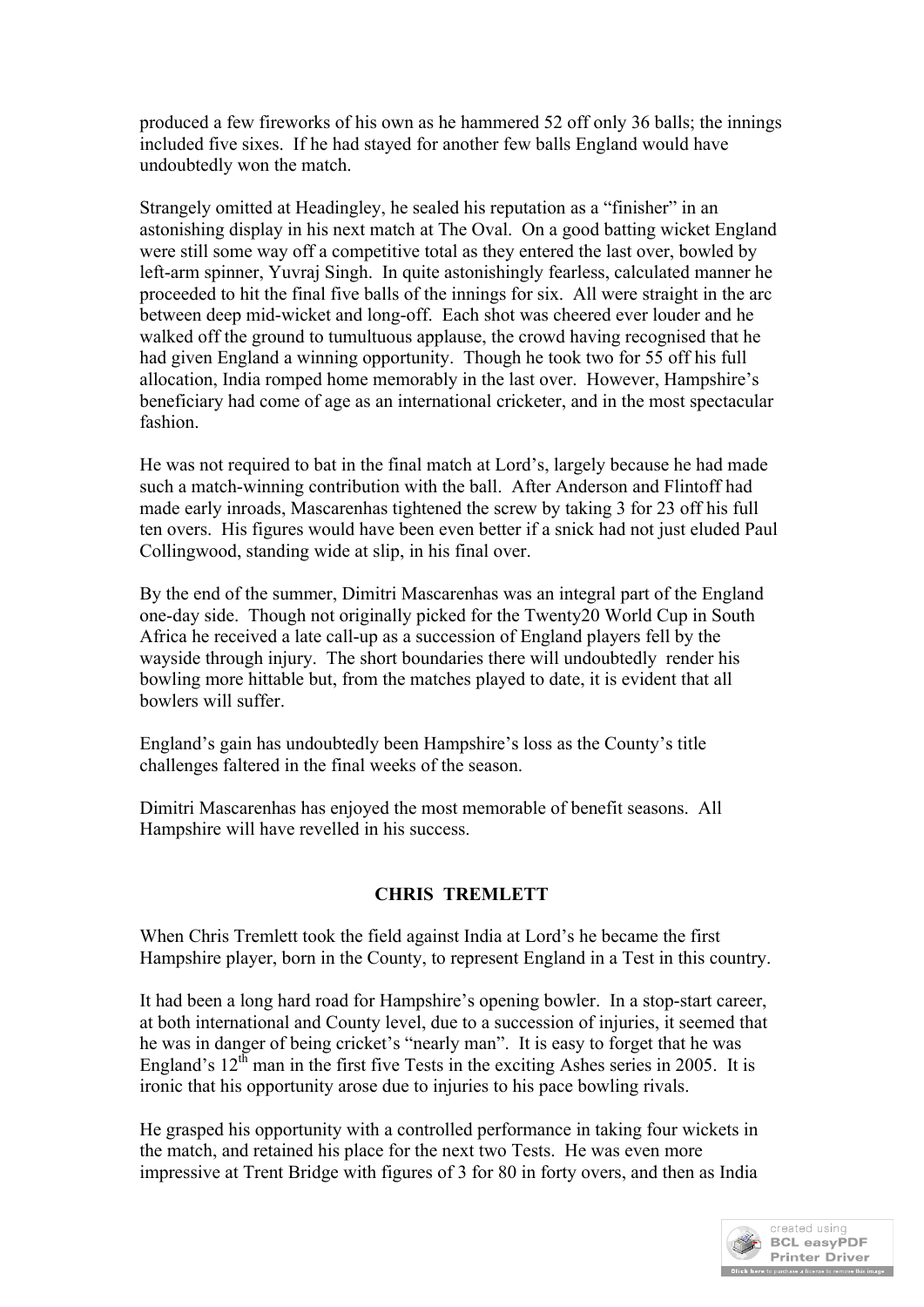cantered to victory, 3 for 12 in the second innings. Wisden Cricketer described his bowling in the latter innings as being "scarily good".

He went on to take another three wickets at The Oval and so ended his first series with 13 wickets at a creditable average of 29.69. He bowled an impeccable length throughout.

Unfortunately, he suffered yet another injury in the Nat. West series and it is possible that Stuart Broad in particular may have stolen a march on him for the future. He bowled a slightly straighter line, though his length was more variable, in the ensuing Nat. West series. However, though England now have a number of quick bowlers vying for places, most suffer from physical frailties. If, therefore, Chris Tremlett can stay fit, then he can yet still forge a reasonably long Test career and fulfil his muchcherished ambitions at the highest level.

Certainly, his on-field demeanour in 2007 was much improved, and he stayed fitter for longer. Reducing his run, upon the advice of Stuart Clark, seemed to pay dividends.

He remains an enigma with the bat. He opened his Test career with a pair. In the first innings he joined John Arnold and Chris Smith as Hampshire players to make a duck on Test debut at Lord's. Unfortunately, the former never played for England again. Tremlett undoubtedly possesses the talent to become a genuine all-rounder. If he is able to throw off his inhibitions he may yet do so; he is certainly capable of hitting the ball vast distances.

### **FRIENDS PROVIDENT TROPHY FINAL 2007**

Hampshire lost their long unbeaten run of Lord's Final successes when they were overwhelmed by Durham by 125 runs. It was a stirring performance by the game's most northern, and newest, County. They outplayed Hampshire at every turn. They clearly worked to a game plan, which succeeded spectacularly. Hampshire may point to debatable issues such as inserting the opposition upon winning the toss, and team selection, but it would not have made the slightest difference. Durham was magnificent. Their victory was a highly popular one in the cricket world.

Durham's batsmen played with panache and élan. Phil Mustard, their young wicketkeeper batsman, who Shane Warne feels should be in England's one-day team, set the tone early on as he tucked into all of Hampshire's bowlers with considerable relish. He rode his luck – he played and missed on a number of occasions – to produce a number of scintillating shots. He took every opportunity to drive and dealt with short balls outside off stump, which gave him the chance to swing his arms, to devastating effect. By the time he was dismissed in the  $13<sup>th</sup>$  over, the score stood at 69 (Mustard 49).

It was at this stage that Shane Warne attempted to bring a semblance of order to proceedings. He brought himself on and immediately bowled two big leg breaks to the young Scot, Kyle Coetzer. When he received the next ball, the latter skipped down the wicket to plant Hampshire's captain over mid-off for a once bounce four.

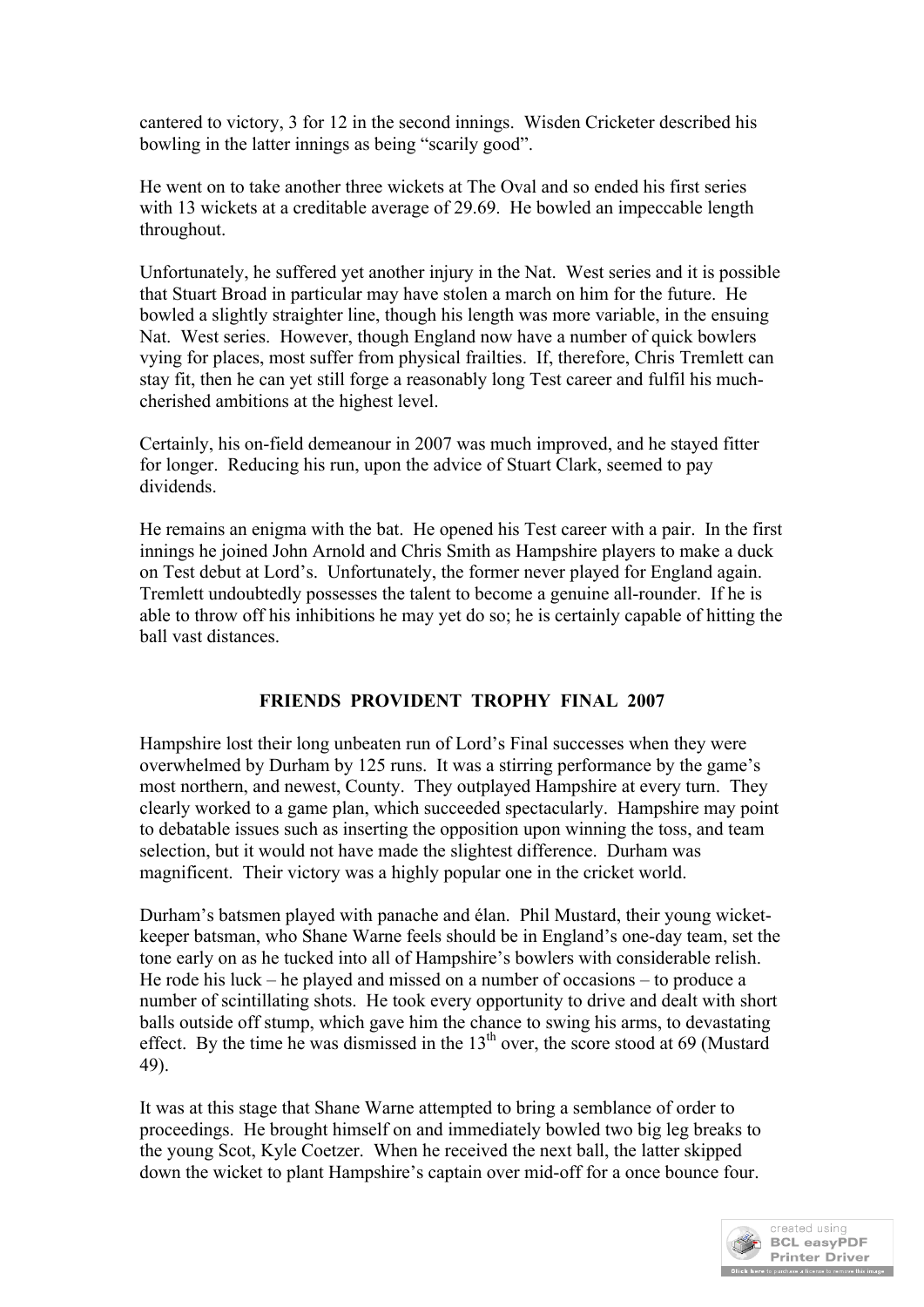The game was effectively decided at that point. Coetzer (61) genuinely built his innings, founded on an accomplished technique. At the other end, Shivnarine Chanderpaul – surely the signing of the season – had begun hesitantly. He then took a longer stride going forward and enchanted the crowd as he finessed the ball all over Lord's. His touch and timing were exquisite. His innings was also punctuated with unexpected bouts of violence as he twice pulled the ball into the stands for huge sixes. He looked a certainty to reach a century until he was run out by Michael Carberry when on 78.

Upon their dismissal, captain Dale Blenkenstein (61 not out) and Ottis Gibson, who hit his first two balls for four and six, before having to avoid a beamer from Chris Tremlett, took Durham to an imposing 312 for five. Warne returned the best bowling figures by far. Carberry with his Viv Richards-like gait, fielded brilliantly throughout; he had earlier caught a surprised Michael De Venuto low down far to his right at mid-wicket.

Hampshire's challenge was effectively still-born after the first two balls of their innings. Gibson, surely county cricketer of the year, first induced Michael Lumb to edge to De Venuto at second slip, as the ball was slanted across him. His second ball was an action replay as Sean Ervine fell in identical fashion. The pitch on which Durham had thrived now looked a different proposition. Kevin Pietersen fell shortly afterwards, again to Gibson, leg before to a ball which squatted.

Thereafter, only John Crawley (68), required to play a game foreign to his nature, Carberry (23) and Nic Pothas (47) stayed for any time.

The shame of it from Durham's viewpoint was that their supporters were unable to celebrate on Saturday evening. With Hampshire so many wickets down and far behind on Duckworth-Lewis, many wondered if Durham should have been declared victors when the rains came. Only a few hundred spectators were present as they clinched victory in short order on Sunday morning.

Gibson, who must have given Hampshire batsmen recurring nightmares after his all-10 at the Riverside a few weeks earlier, was declared man-of-the-match.

An aspect of the game which was debated in the days after was that of television referral. Mustard was, apparently, not out; the ball pitching outside leg stump. He must have been informed by his colleagues, as he hesitated before ascending the pavilion steps. However, the umpires waved him off. Also, Chanderpaul was apparently plumb leg before to Tremlett when on 18 but Warne accepted the umpire's judgement.

The result will have sent shudders down the spine of cricket's established order. After many fraught reasons since their introduction to county cricket, it is now clear that Durham are a major force. At the time of writing it appears they will just miss out in the County Championship.